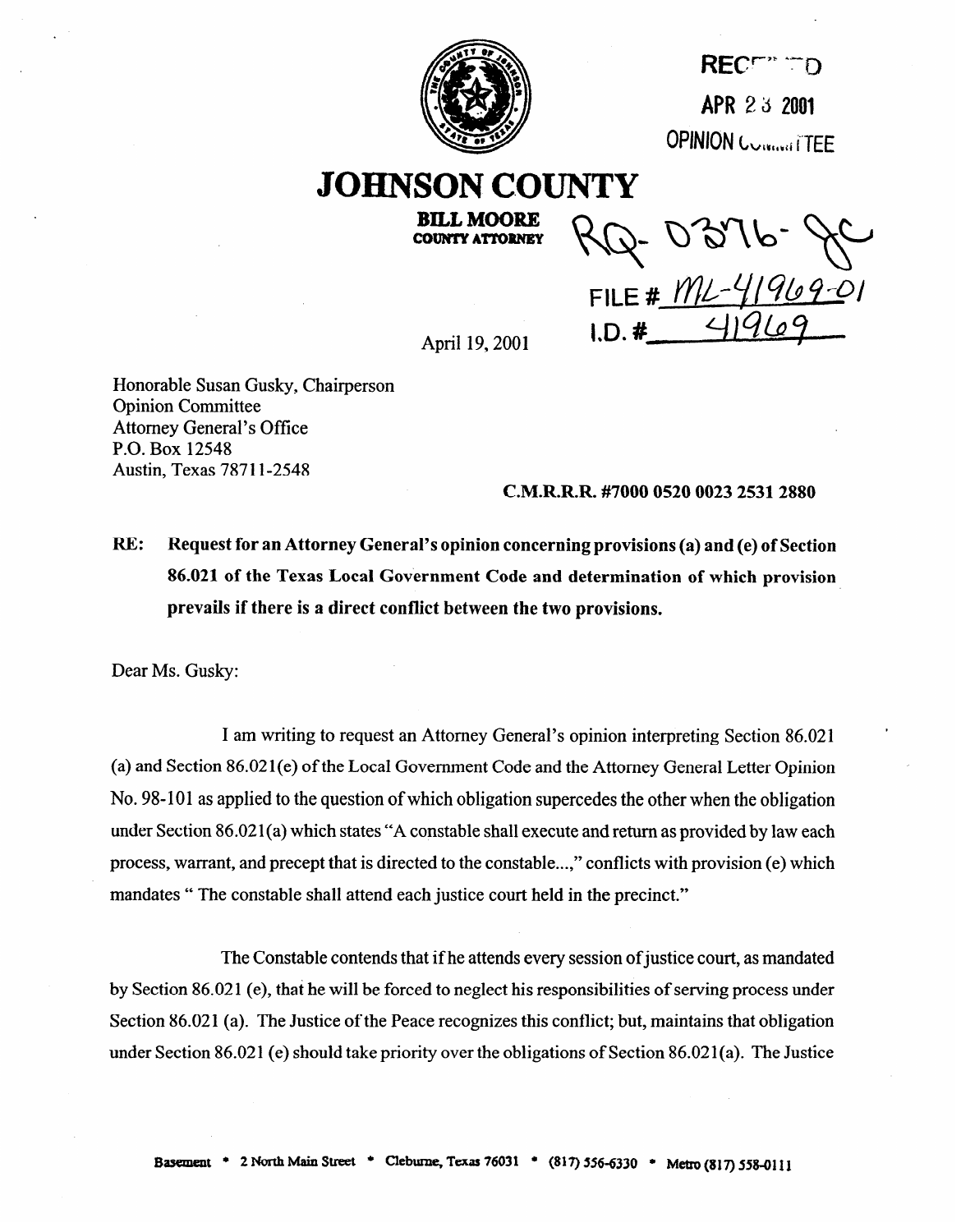## **April 19,200l Request for A.G. Opinion regarding constable's duties under Local Government Code Section 86.021**

of the Peace further insists that the Constable attend each session of the Justice Court.

Attorney General Letter Opinion No. 98-101 addresses the requirement of the constable to attend all session of a justice court. That opinion states that under Section 86.021(e) the constable is required to attend all sessions of justice court. How can that opinion be reconciled with 86.021(a) where the constable does not have enough resources, time or personnel to carry out both provisions (a) and (e) of Section 86.021?

The Justice of the Peace of Precinct #2 of Johnson County has requested that he County Attorney's Office submit this request for an Attorney General's Opinion.

## **Question**

**Does provision (a) or provision (e) of Section 86.021 of the Local Government Code take priority over the other provision in cases of direct conflict, and, if the Constable is required to attend all sessions of Justice Court, is the constable committing official misconduct if the constable is unable to perform one of the duties prescribed in Section 86.021 because the constable is performing another duty prescribed by Section 86.021?** 

I have enclosed a copy of the brief prepared in relation to the foregoing question. I would appreciate an answer to this question as soon as possible. I thank you in advance for your attention to this matter.

Sincerely,

Bik Moo Bill Moore

cc: Judge Kathie Gabbert Constable Adam Crawford

enclosure: Brief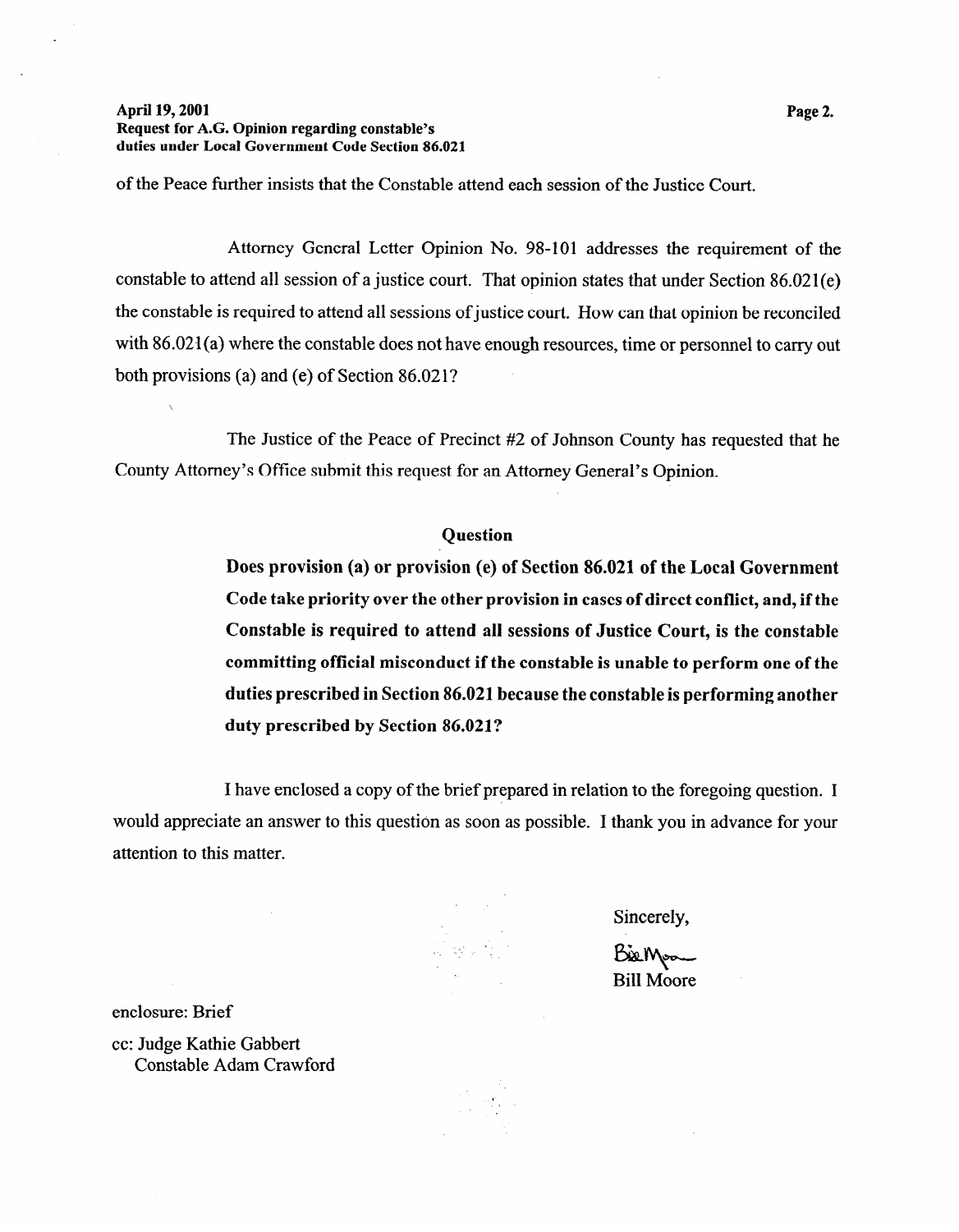### **BRIEF**

## **FACTUAL BACKGROUND**

The Justice of the Peace of Precinct #2 has requested an opinion regarding the importance or priority of the Constable's duties as set forth in Section 86.021 of the Texas Local Government Code. The Constable does not want to commit official misconduct by refusing or neglecting to perform any duties imposed on him by law. The Justice of the Peace expects the Constable to attend each session of the Justice Court. The Justice of the Peace has asked if there is any duty listed in Section 86.021 that is more important than any other when each provision states a duty that the constable shall perform.

## **STATUTES IN QUESTION**

Section 86.021 states:

- $\overline{a}$ A constable shall execute and return as provided by law each process, warrant, and precept that is directed to the constable and is delivered by a lawful offrcer.
- $\ddot{ }$ A constable shall execute and return as provided by law each process, warrant, and precept that is directed to the constable and is delivered by a lawful officer. Notices  $\mathbf{r}$  is directed to the constable and is defined by a lawful officer. Notices  $\mathbf{r}$ required by Section 25.005, Property code, relating to eviction actions are process for purposes of this section that may be executed by a constable. for purposes of this section that may be executed by a constable.
- $(b)$ A constable may execute any civil or criminal process throughout the county in which the constable's precinct is located and in other locations as provided by the code of Criminal Procedure or by any other law.
- $(c)$ A constable expressly authorized by statute to perform an act or service, including the service of civil or criminal process, citation, notice, warrant, subpoena, or writ, may perform the act or service anywhere in the county in which the constable's

Page 1.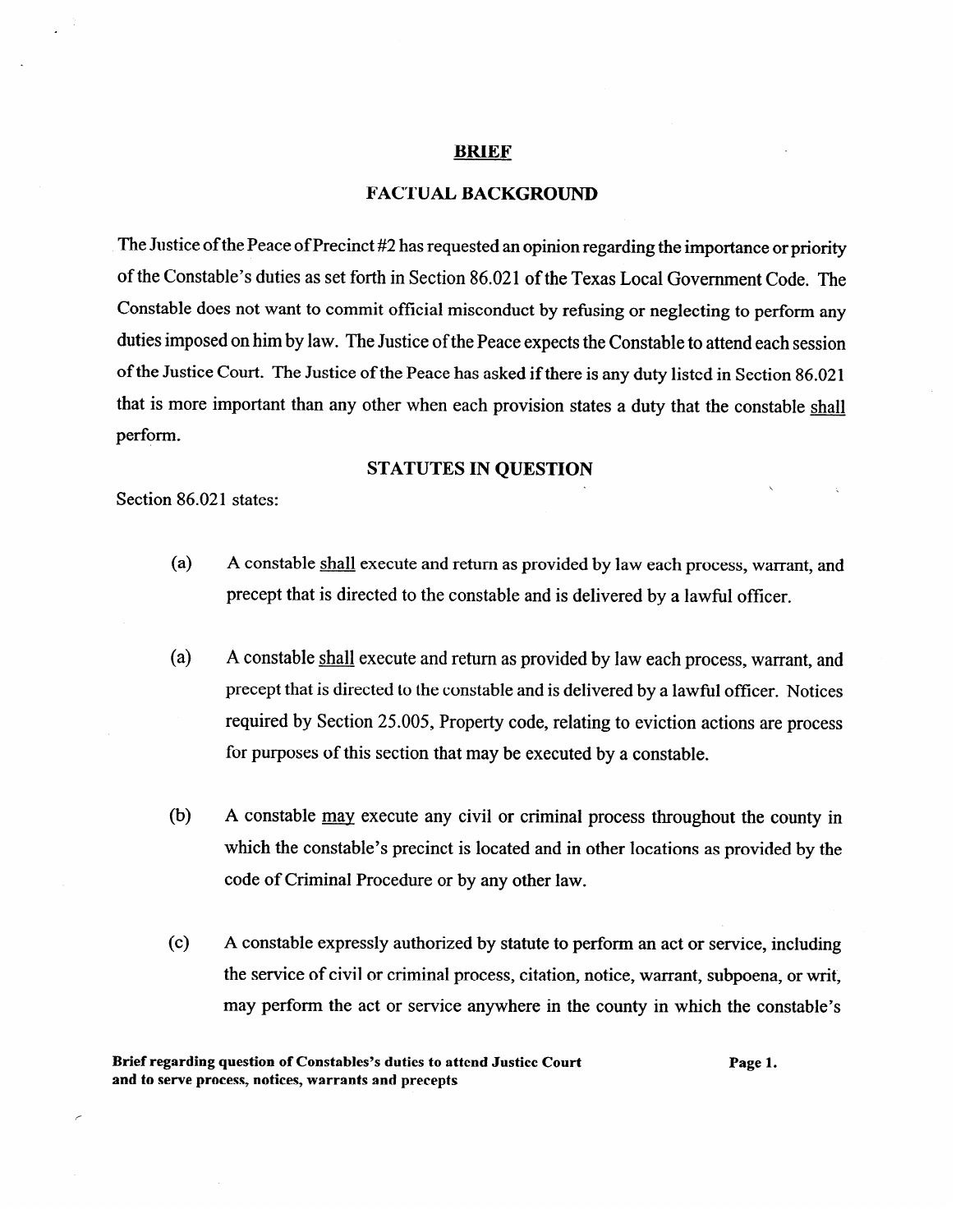precinct is located.

- (d) Regardless of the Texas Rules of Civil Procedure, all civil process may be served by a constable in the constable's county or in a county contiguous to the constable's county, except that a constable who is a party to or interested in the outcome of a suit may not serve any process related to the suit.
- (e) The constable shall attend each justice court held in the precinct.

## **SUPPORTING (RELATED) CASES & OPINIONS**

Attorney General letter Opinion No. 98-101, in response to the question of whether a constable is required to attend the Justice court whenever it is in session, concluded that Local Government code Section 86.02 1 requires the constable of each precinct to attend each session of the Justice court for that precinct, whatever may be the purpose for which the court is sitting.

#### **LEGAL ANALYSIS LEGAL ANALYSIS**

When duties or responsibilities are stated for an elected of an elected official with "shall" rather than "may" said duty is mandatory and must be performed by said official. If  $\mathcal{I}$  is listed, the duty is listed, the duty is listed, the duty is listed, the duty is listed, the duty is listed, the duty is listed, the duty is listed, are of equal importance and one duty cannot be given priority over another. However, fulfilling the<br>requirement of Local Government Code Section 86.021(e), "The constable shall attend each Justice Court held in the precinct" would require the Constable to neglect executing and returning process, warrants, precepts and notices. Conversely though, if the constable fulfills his duty of executing and returning process, warrants, precepts and notices he must neglect his duty to attend each Justice and returning process, warrants, precepts and notices he must neglect his duty to attend each Justice

Attorney General letter Opinion No. 98-101 states that it is indeed the constable's duty to attend

Brief regarding question of Constables's duties to attend Justice Court and to serve process, notices, warrants and precepts

Page 2.